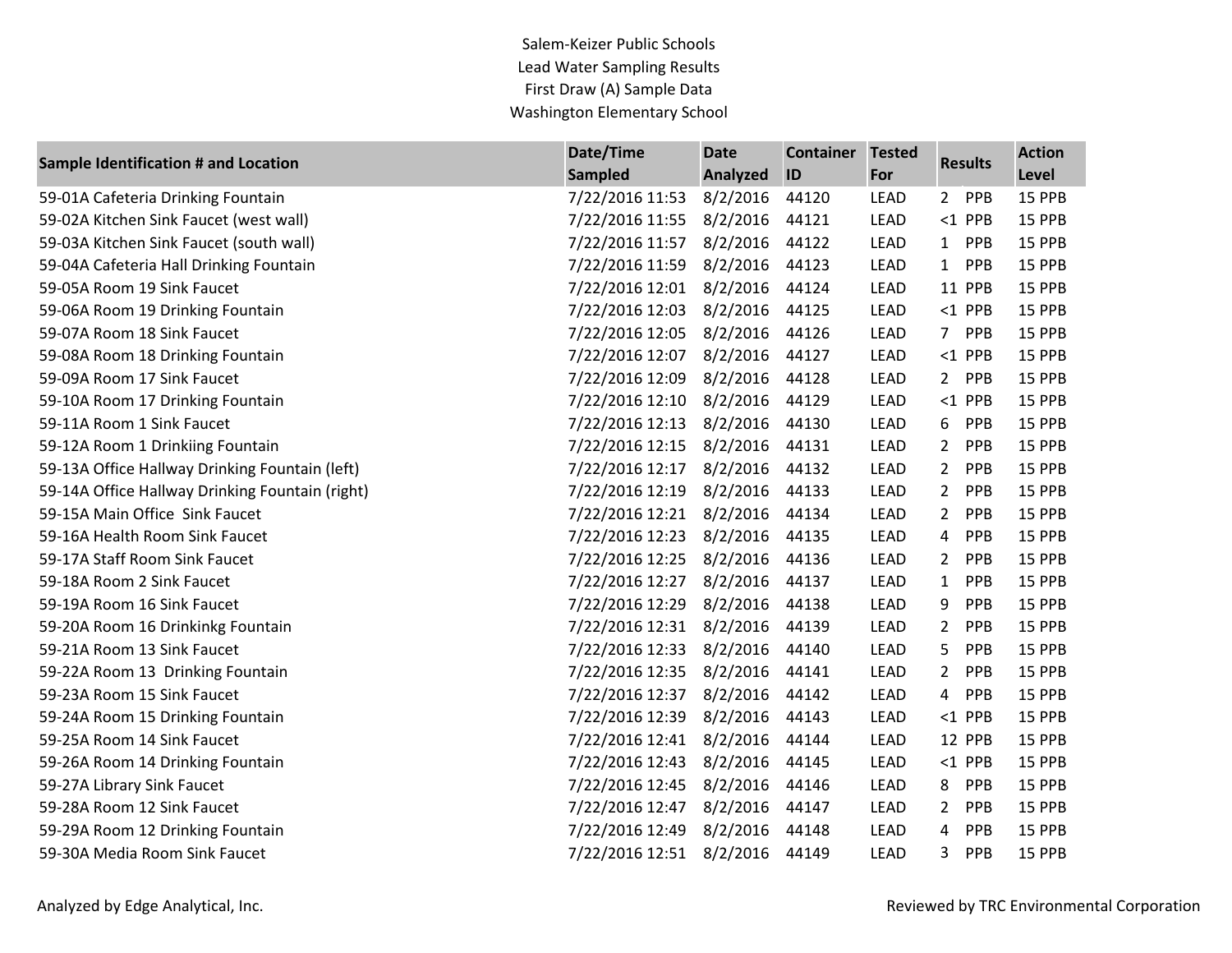Salem-Keizer Public Schools Lead Water Sampling Results First Draw (A) Sample Data Washington Elementary School

| Sample Identification # and Location                                | Date/Time       | <b>Date</b> | <b>Container</b> | <b>Tested</b> | <b>Results</b>               | <b>Action</b> |
|---------------------------------------------------------------------|-----------------|-------------|------------------|---------------|------------------------------|---------------|
|                                                                     | <b>Sampled</b>  | Analyzed    | ID               | For           |                              | Level         |
| 59-31A Media Room Drinking Fountain                                 | 7/22/2016 12:53 | 8/2/2016    | 44150            | LEAD          | <b>PPB</b><br>$\overline{4}$ | 15 PPB        |
| 59-32A Room 11 Sink Faucet                                          | 7/22/2016 12:55 | 8/2/2016    | 44151            | <b>LEAD</b>   | <b>PPB</b><br>$\overline{4}$ | 15 PPB        |
| 59-33A Room 11 Drinking Fountain                                    | 7/22/2016 12:57 | 8/2/2016    | 44152            | LEAD          | 5.<br>PPB                    | 15 PPB        |
| 59-34A Room 4 Sink Faucet                                           | 7/22/2016 12:59 | 8/2/2016    | 44153            | LEAD          | 3<br><b>PPB</b>              | 15 PPB        |
| 59-35A Room 4 Drinking Fountain                                     | 7/22/2016 13:01 | 8/2/2016    | 44154            | LEAD          | $2^{\circ}$<br><b>PPB</b>    | 15 PPB        |
| 59-36A Room 10 Sink Faucet                                          | 7/22/2016 13:03 | 8/2/2016    | 44155            | LEAD          | 5.<br><b>PPB</b>             | 15 PPB        |
| 59-37A Room 10 Drinking Fountain                                    | 7/22/2016 13:05 | 8/2/2016    | 44156            | LEAD          | 3<br><b>PPB</b>              | 15 PPB        |
| 59-38A Room 5 Sink Faucet                                           | 7/22/2016 13:07 | 8/2/2016    | 44157            | LEAD          | PPB<br>4                     | 15 PPB        |
| 59-39A Room 5 Drinking Fountain                                     | 7/22/2016 13:09 | 8/2/2016    | 44158            | LEAD          | PPB<br>$\overline{4}$        | 15 PPB        |
| 59-40A Room 6 Sink Faucet                                           | 7/22/2016 13:11 | 8/2/2016    | 44159            | LEAD          | 5<br>PPB                     | 15 PPB        |
| 59-41A Room 6 Drinking Fountain                                     | 7/22/2016 13:13 | 8/2/2016    | 44160            | <b>LEAD</b>   | <b>16 PPB</b>                | 15 PPB        |
| 59-42A Room 9 Sink Faucet                                           | 7/22/2016 13:15 | 8/2/2016    | 44161            | LEAD          | <b>PPB</b><br>4              | 15 PPB        |
| 59-43A Room 9 Drinking Fountain                                     | 7/22/2016 13:17 | 8/2/2016    | 44162            | LEAD          | <b>PPB</b><br>1              | 15 PPB        |
| 59-44A Room 7 Sink Faucet                                           | 7/22/2016 13:20 | 8/2/2016    | 44163            | <b>LEAD</b>   | 17 PPB                       | 15 PPB        |
| 59-45A Room 7 Drinking Fountain                                     | 7/22/2016 13:22 | 8/2/2016    | 44164            | LEAD          | $2^{\circ}$<br><b>PPB</b>    | 15 PPB        |
| 59-46A Room 8 Sink Faucet                                           | 7/22/2016 13:24 | 8/2/2016    | 44165            | LEAD          | PPB<br>$\mathbf{2}$          | 15 PPB        |
| 59-47A Room 8 Drinking Fountain                                     | 7/22/2016 13:26 | 8/2/2016    | 44166            | LEAD          | $<$ 1 PPB                    | 15 PPB        |
| 59-48A Gymnasium Drinking Fountain                                  | 7/22/2016 13:30 | 8/2/2016    | 44167            | LEAD          | $<$ 1 PPB                    | 15 PPB        |
| 59-49A Music Room Sink Faucet                                       | 7/22/2016 13:32 | 8/2/2016    | 44168            | LEAD          | <b>PPB</b><br>8              | 15 PPB        |
| 59-50A Music Room Drinking Fountain                                 | 7/22/2016 13:34 | 8/2/2016    | 44169            | LEAD          | PPB<br>$\mathbf{1}$          | 15 PPB        |
| 59-51A Main Corridor Outside Media Center Drinking Fountain (left)  | 7/22/2016 13:45 | 8/2/2016    | 44170            | LEAD          | $<$ 1 PPB                    | 15 PPB        |
| 59-52A Main Corridor Outside Media Center Drinking Fountain (right) | 7/22/2016 13:47 | 8/2/2016    | 44171            | LEAD          | $\mathbf{1}$<br><b>PPB</b>   | 15 PPB        |
| 59-53A Main Corridor Near Room 6 Drinking Fountian                  | 7/22/2016 13:49 | 8/2/2016    | 44172            | <b>LEAD</b>   | <b>PPB</b><br>$\mathbf{1}$   | 15 PPB        |

EPA Action Level for Lead in Schools is 20 PPB

**SKPS Action Level for Lead is 15 PPB** 

**Highlighted samples are at or exceed the Salem-Keizer Public Schools (SKPS) Action Level**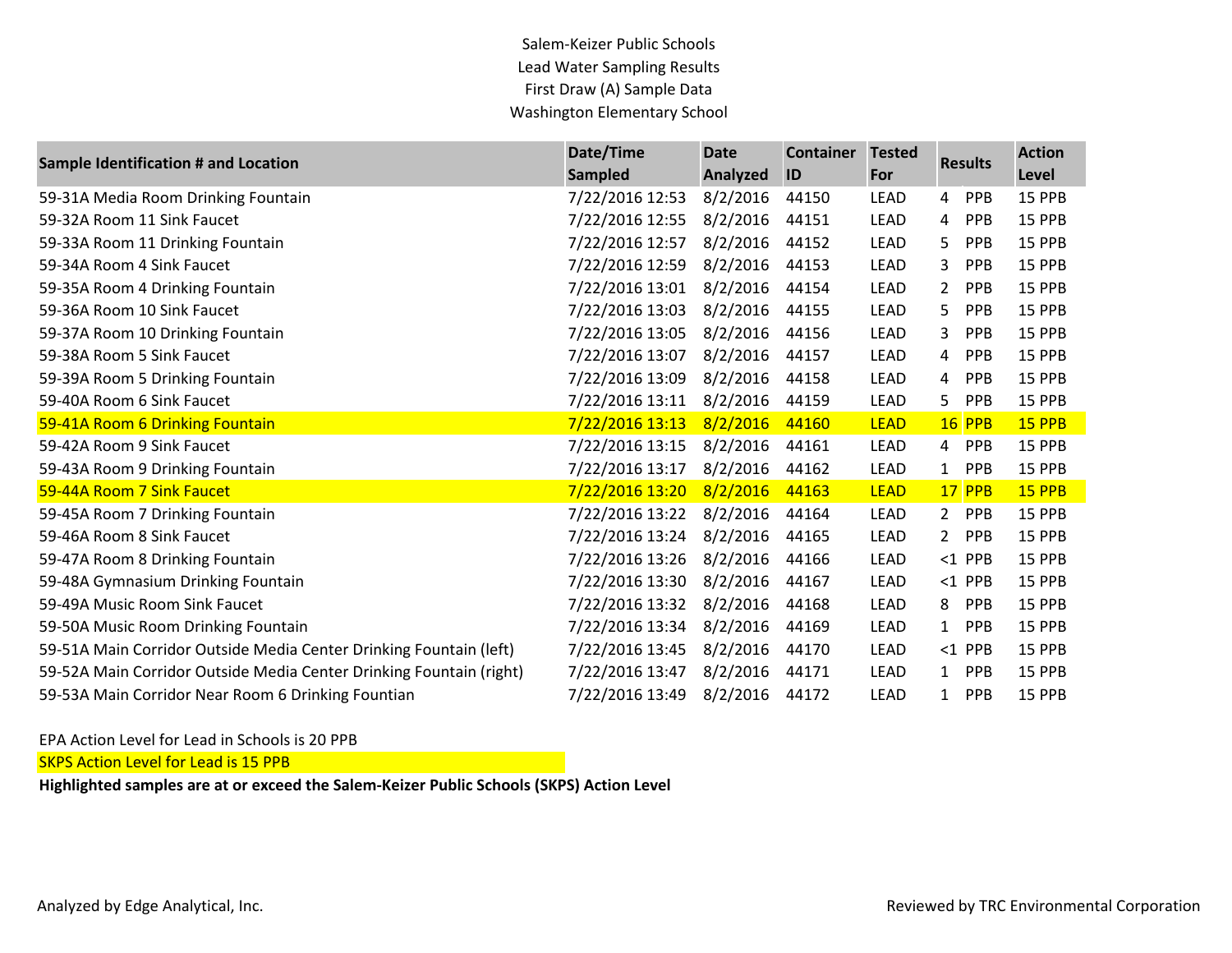## Salem-Keizer Public Schools Lead Water Sampling Results Flushed (B) Sample Data Washington Elementary School

| Sample Identification # and Location | Date/Time                      | <b>Date</b> | <b>Container Tested</b> |      | <b>Results</b> | <b>Action</b> |
|--------------------------------------|--------------------------------|-------------|-------------------------|------|----------------|---------------|
|                                      | <b>Sampled</b>                 | Analyzed ID |                         | For  |                | Level         |
| 59-41B Room 6 Drinking Fountain      | 7/22/2016 13:14 9/6/2016 52947 |             |                         | LEAD | <1 PPB         | 15 PPB        |
| 59-44B Room 7 Sink Faucet            | 7/22/2016 13:21 9/6/2016 52948 |             |                         | LEAD | <1 PPB         | <b>15 PPB</b> |

EPA Action Level for Lead in Schools is 20 PPB

SKPS Action Level for Lead is 15 PPB

**Highlighted samples are at or exceed the Salem-Keizer Public Schools (SKPS) Action Level**